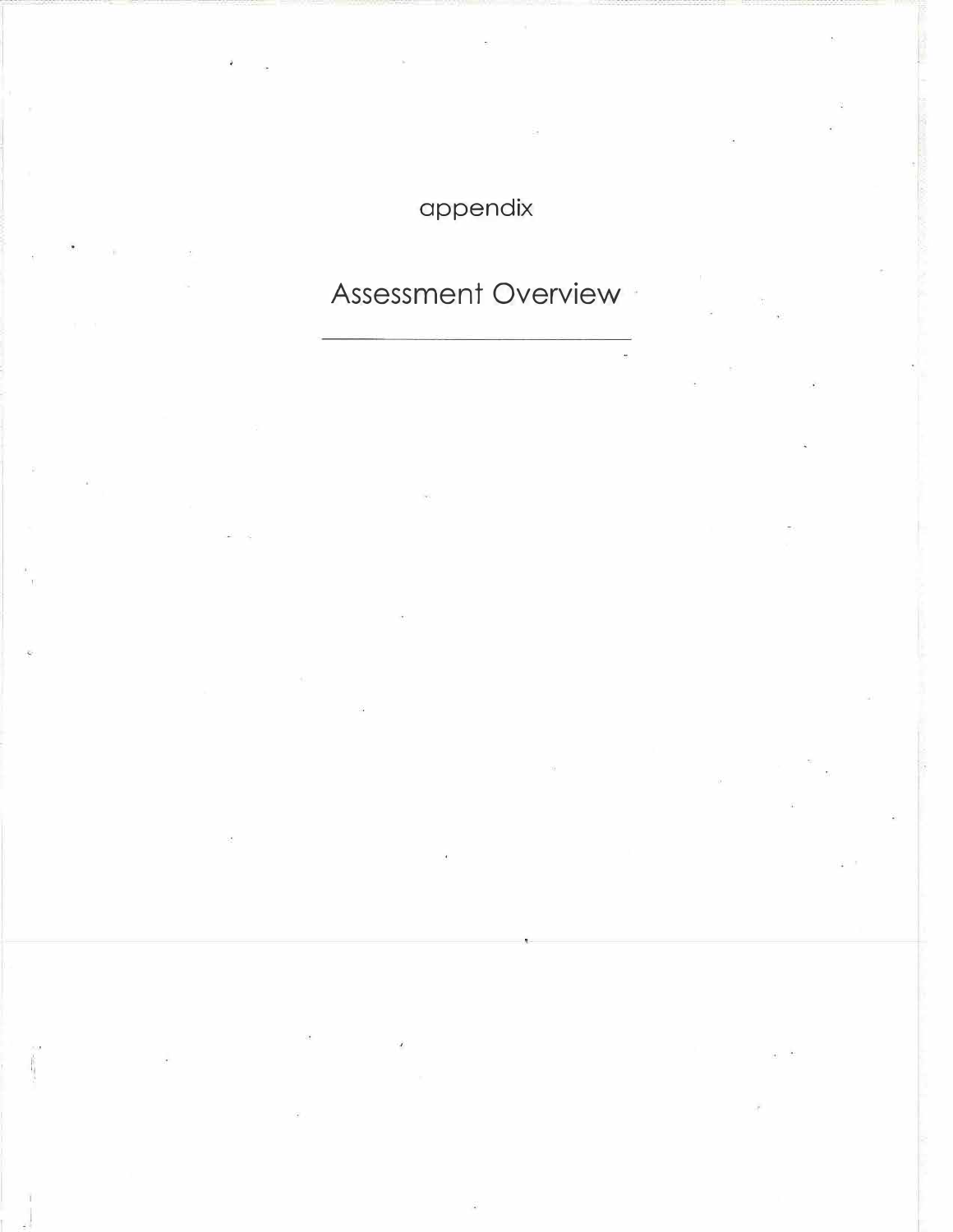## Section 1. Localization Acuity (Near Point)

*Instructions:* For this section, the teacher will need to occlude the student's vision for a few seconds while the preferred object is positioned. A suggested way to occlude the student's vision is to hold a record album, mirror, or magazine three to four inches in front of his or her face. Remember to inform the student that you will block his or her vision temporarily and introduce the occluder gradually.

<..,

| 1.<br>Looks at preferred object presented on a<br>horizontal plane (e.g., tabletop, desk,<br>wheelchair tray) at a distance of approxi-<br>mately 15 inches from his or her face and<br>at mid-line              | Yes No Unsure<br>Comments:                                                 |
|------------------------------------------------------------------------------------------------------------------------------------------------------------------------------------------------------------------|----------------------------------------------------------------------------|
|                                                                                                                                                                                                                  |                                                                            |
| Looks at preferred object presented on a<br>2.<br>horizontal plane (e.g., tabletop, desk,<br>wheelchair tray) at a distance of approxi-<br>mately 15 inches from his or her face and<br>to the right of mid-line | No Unsure<br>Yes<br><u> 1980 - Johann Harry Maria Barat (</u><br>Comments: |
| Looks at preferred object presented on a<br>3.<br>horizontal plane (e.g., tabletop, desk,<br>wheelchair tray) at a distance of approxi-<br>mately 15 inches from his or her face and<br>to the left of mid-line. | No<br>Yes<br>Unsure<br>Comments:                                           |
| Total:<br>Yes                                                                                                                                                                                                    | No<br>Unsure                                                               |

Follow-up: If any item is checked "no" or "unsure," then conduct an in-depth assessment of the student's localization acuity.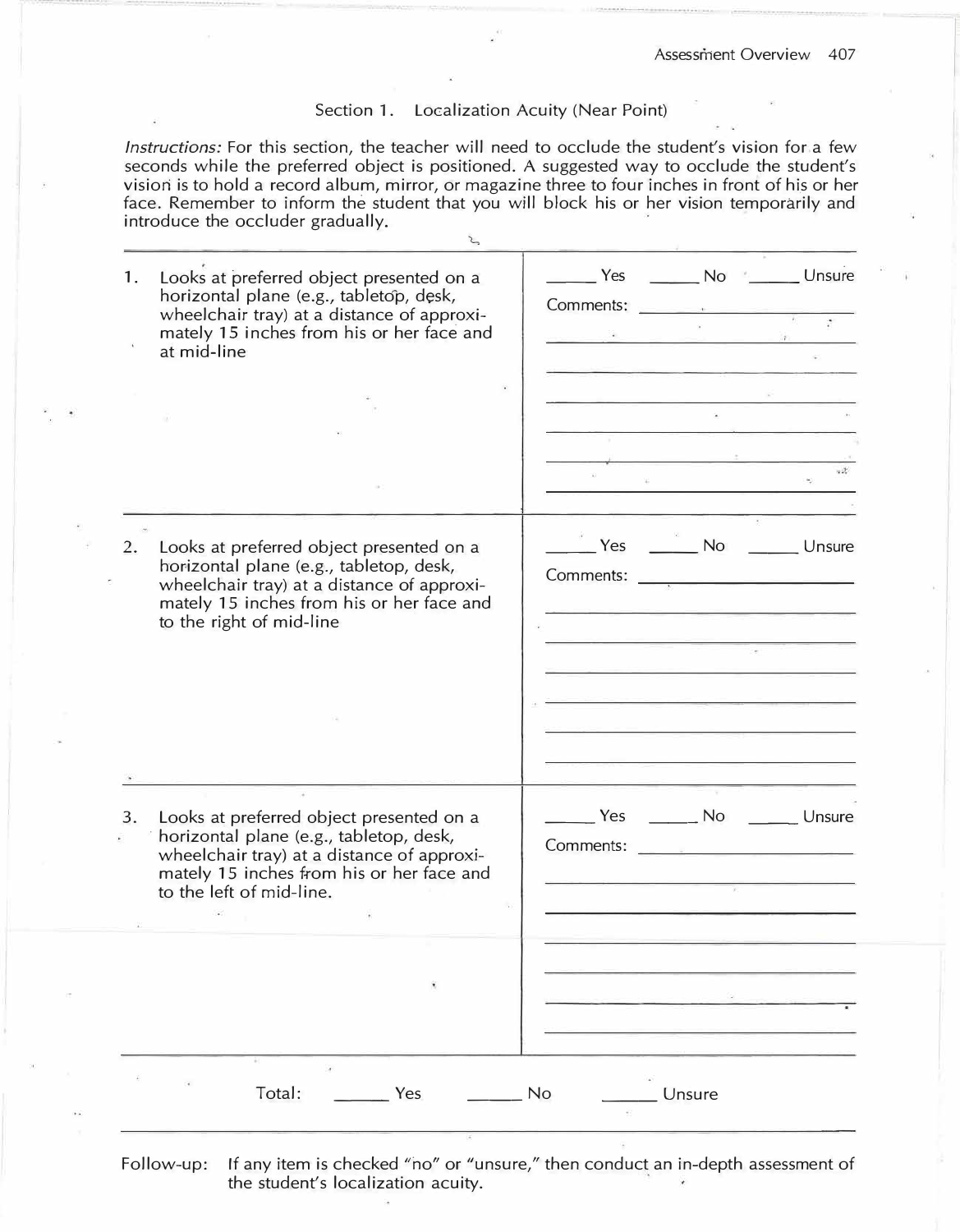## Section 2. Visual-Motor Behaviors

| Gaze Shift<br>1.<br>A. Looks at a preferred object when pre-<br>sented with that object (placed to the left<br>of mid-line) and another object (placed to<br>the right of mid-line). Both objects should<br>be located within arm's length.<br>B.<br>Looks at preferred object when presented<br>with that object (placed to the right of<br>mid-line) and another object (placed to<br>the left of mid-line). Both objects should<br>be located within arm's length. | A. _____ Yes ______ No _____ Unsure<br>Comments:<br>B. No Unsure<br>$\begin{array}{c}\n\text{Comments:}\n\end{array}$<br><u>g ann an Aonaich an S</u> |
|-----------------------------------------------------------------------------------------------------------------------------------------------------------------------------------------------------------------------------------------------------------------------------------------------------------------------------------------------------------------------------------------------------------------------------------------------------------------------|-------------------------------------------------------------------------------------------------------------------------------------------------------|
| 2.<br><b>Tracking</b><br>Watches an object or person located at a<br>distance of 3-5 feet move laterally from one<br>location to another.                                                                                                                                                                                                                                                                                                                             | Yes _________ No ________ Unsure<br><u> 1990 - Antonio Alemania (m. 1980)</u>                                                                         |
| 3.<br>Scanning<br>Visually locates a preferred object among a<br>display of objects.                                                                                                                                                                                                                                                                                                                                                                                  |                                                                                                                                                       |
| Visually directed reach (independent)<br>4a.<br>Watches an object as he or she reaches for<br>that object.<br>or                                                                                                                                                                                                                                                                                                                                                      | A. No Unsure<br>Comments:                                                                                                                             |
| 4b.<br>Visually directed reach (partial participation)<br>Watches an object as an adult physically<br>assists him or her (partially or fully) to reach<br>toward that object.                                                                                                                                                                                                                                                                                         | <b>B.</b><br>Ves No Unsure                                                                                                                            |

 $\mathbb{C}$ 

--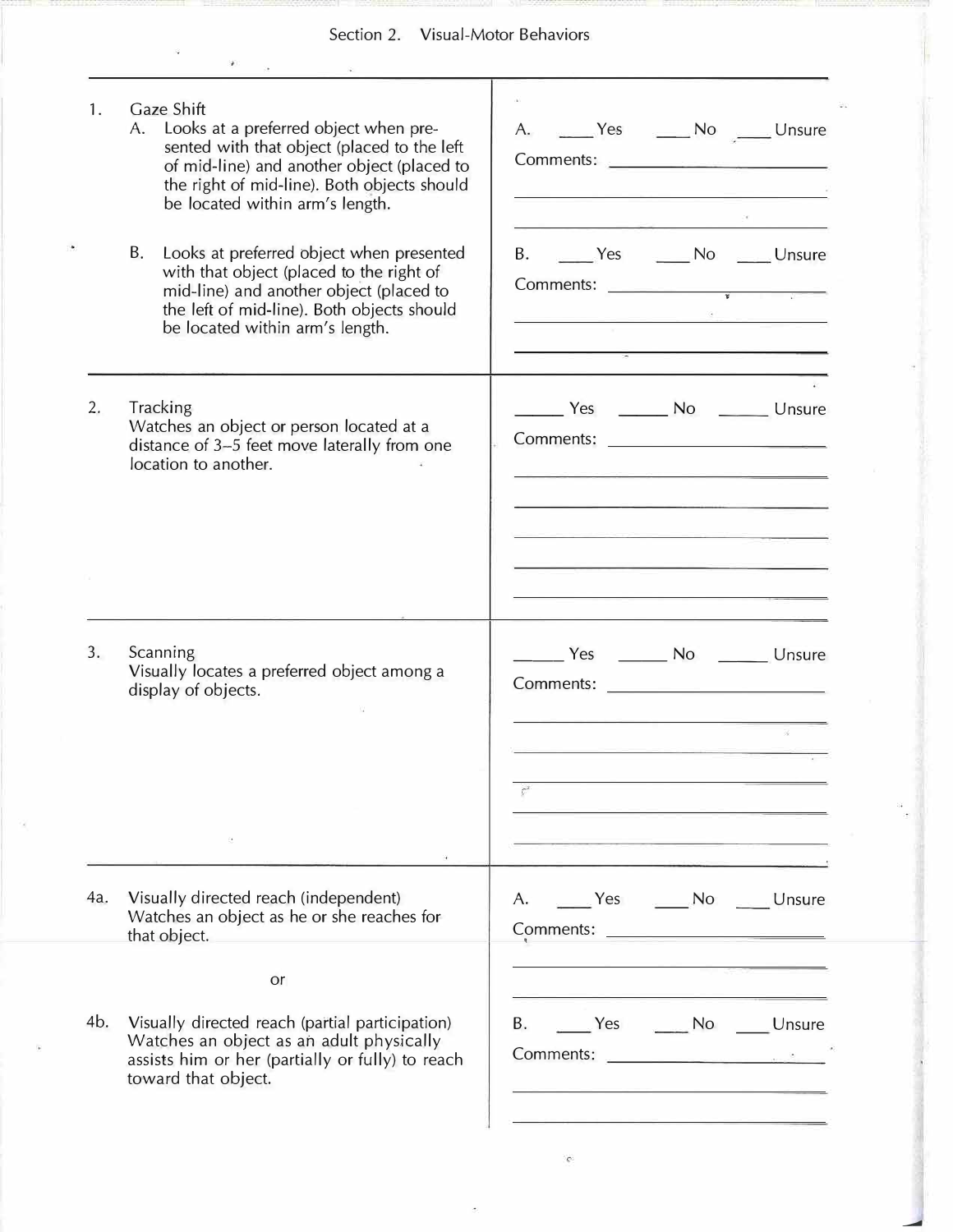Assessment Overview 409

| 5a. Visually directed grasp (independent)<br>Looks at an object as he or she picks it up.                                                                                                                         | A. _____ Yes ______ No _____ Unsure<br>Comments: Comments:                                                                                                                                                                                                                  |  |
|-------------------------------------------------------------------------------------------------------------------------------------------------------------------------------------------------------------------|-----------------------------------------------------------------------------------------------------------------------------------------------------------------------------------------------------------------------------------------------------------------------------|--|
| or                                                                                                                                                                                                                | <u>and the community of the community</u><br>and the control of the control of the control of the control of the control of the control of the control of the control of the control of the control of the control of the control of the control of the control of the cont |  |
| 5b. Visually directed grasp (partial participation)<br>Looks at an object as an adult physically<br>assists him or her (partially or fully) to pick<br>up that object.                                            | B. No Unsure<br><u> De Carlos de la Carlo de Carlos de la Carlo de la Carlo de la Carlo de la Carlo de la Carlo de la Carlo de la </u>                                                                                                                                      |  |
| 6a. Visually directed transport (independent)<br>Watches an object as he or she moves it<br>through space.<br><b>or</b>                                                                                           | A. No Unsure<br>Comments:                                                                                                                                                                                                                                                   |  |
| 6b. Visually directed transport (partial<br>participation)<br>Watches an object as an adult physically<br>assists him or her (partially or fully) to move<br>that object through space.                           | B. <u>No</u> Ves No Unsure<br>the control of the control of the control of the control of the control of the control of                                                                                                                                                     |  |
| 7a. Visually directed release (independent)<br>Watches an object as he or she places it into<br>a container.<br>莊<br>or                                                                                           | A. No Unsure                                                                                                                                                                                                                                                                |  |
| 7b. Visually directed release (partial<br>participation)<br>Watches an object as an adult physically<br>assists him or her (partially or fully) to place<br>it into a container.<br>the control of the control of | Yes _______ No _______ Unsure .<br>Β.<br><u>ng ang managang sa pangalang sa pangalang sa pangalang sa pangalang sa pangalang sa pangalang sa pangalang sa pang</u>                                                                                                          |  |
| Total: _________ Yes _________ No<br>$\frac{1}{4}$ ( $=$ 100)                                                                                                                                                     | $\frac{1}{2}$ Unsure                                                                                                                                                                                                                                                        |  |

-

 $\frac{1}{2}$ 

Follow-up: If the combined total of items checked "no" or."unsure" surpasses the total number of items checked "yes," then conduct an in-depth assessment of the student's visualmotor behavior.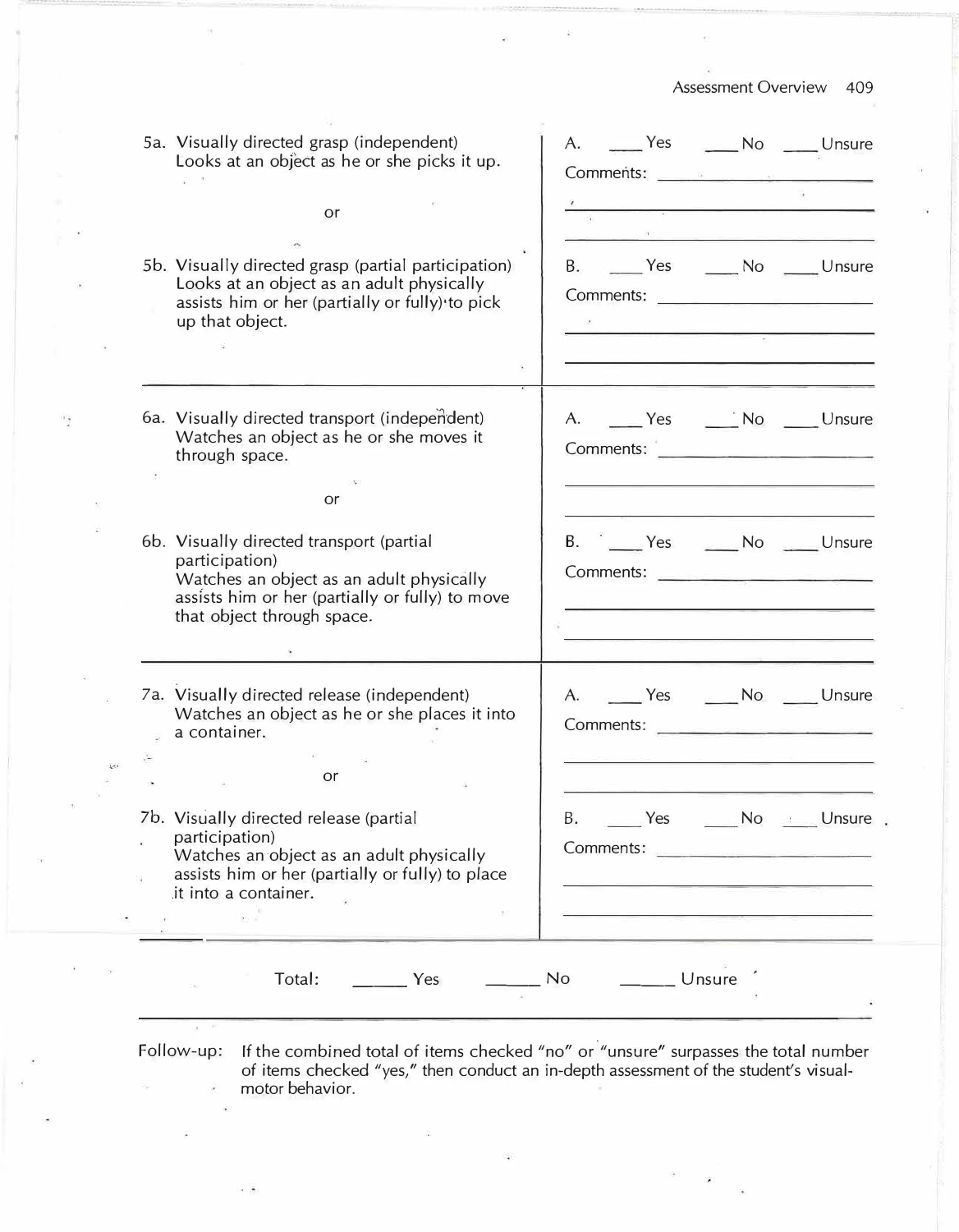| 2. | Looks at preferred object presented within<br>arm's length and left of mid-line with head                                                                                                                             | Ves - No Unsure |                                |           |
|----|-----------------------------------------------------------------------------------------------------------------------------------------------------------------------------------------------------------------------|-----------------|--------------------------------|-----------|
|    | in a neutral position and both eyes oriented<br>symmetrically.                                                                                                                                                        |                 |                                |           |
| 3. | Looks at preferred object presented within<br>arm's length and right of mid-line with head in<br>a neutral position and both eyes oriented sym-<br>metrically.                                                        |                 | Yes ________ No _______ Unsure |           |
| 4. | Looks at preferred object presented at mid-line<br>as it is moved forward from a distance of 18<br>inches to within 8 inches of the face, with head<br>in a neutral position and both eyes oriented<br>symmetrically. | Comments:       | Yes No Unsure                  |           |
|    |                                                                                                                                                                                                                       |                 |                                | $52 - 34$ |

Follow-up: If any of the items are checked "no" or "unsure," then conduct an in-depth assessment of the student's use of visual information from one or both eyes.

'.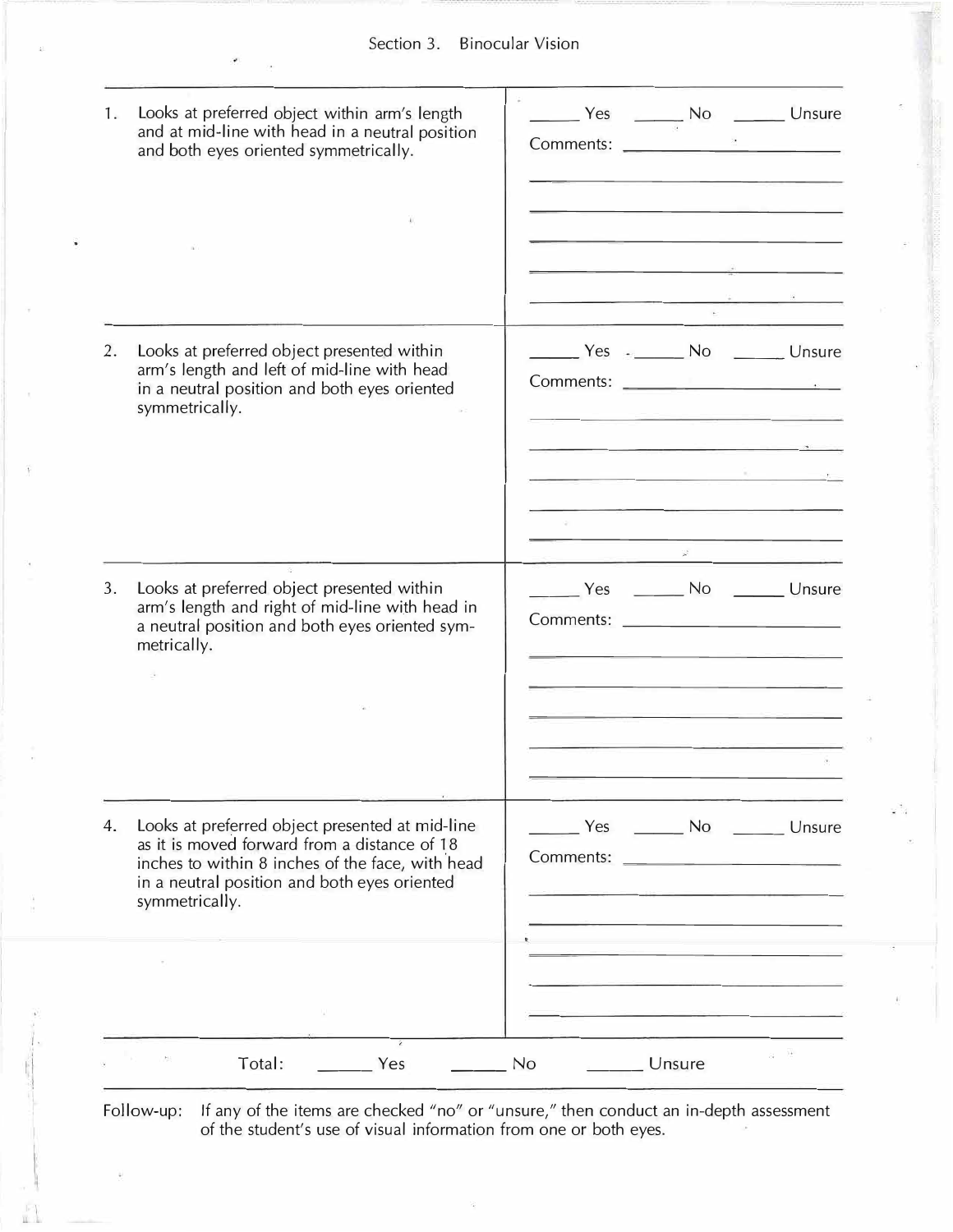Section 4. Peripheral Visual Field

| 1.    | Looks at someone standing perpendicular to<br>the right side at eye level and at an appropri-<br>ate social distance. (No auditory cues should<br>be used.)                                                                                      | Ves No No Unsure<br>Comments:                                                                                                                             |
|-------|--------------------------------------------------------------------------------------------------------------------------------------------------------------------------------------------------------------------------------------------------|-----------------------------------------------------------------------------------------------------------------------------------------------------------|
| 2.    | Looks at someone standing perpendicular to<br>the left side at eye level and at an appropriate<br>social distance. (No auditory cues should be<br>used.)                                                                                         | _______ Yes _______ No _______ Unsure<br>Comments: Comments:<br>the company of the company of the company of the company of the company of the company of |
| $3.*$ | Looks at an object (e.g., large ball, scooter,<br>wastebasket) located on the floor approxi-<br>mately 3-4 feet from the lower extremities and<br>to the right of mid-line.                                                                      |                                                                                                                                                           |
| $4.*$ | Looks at an object (e.g., large ball, scooter,<br>wastebasket) located on the floor approxi-<br>mately 3-4 feet from the lower extremities and<br>to the left of mid-line.                                                                       |                                                                                                                                                           |
| 5.    | Looks at an obstruction (e.g., cabinet, coat<br>rack, etc.) located approximately 3 inches<br>above eye level, 1-2 feet away from the head,<br>and to the right of mid-line.                                                                     | Ves ________ No ________ Unsure                                                                                                                           |
| 6.    | Looks at an obstruction (e.g., cabinet, coat<br>rack, etc.) located approximately 3 inches<br>above eye level, 1-2 feet away from the head,<br>and to the left of mid-line.                                                                      | No Disure Changes No Disure<br>Comments:                                                                                                                  |
|       | *Note: The student should be seated in an upright position for these items. External support to<br>achieve a neutral head position with the chin slightly flexed should be provided with straps,<br>a collar, or physical support from an adult. |                                                                                                                                                           |
|       | Total: ________ Yes ________ No                                                                                                                                                                                                                  | Unsure                                                                                                                                                    |
|       | Follow-up:<br>ment of the student's visual field.                                                                                                                                                                                                | If any of the items are checked "no" or "unsure," then conduct a comprehensive assess-                                                                    |

 $\frac{1}{2}$